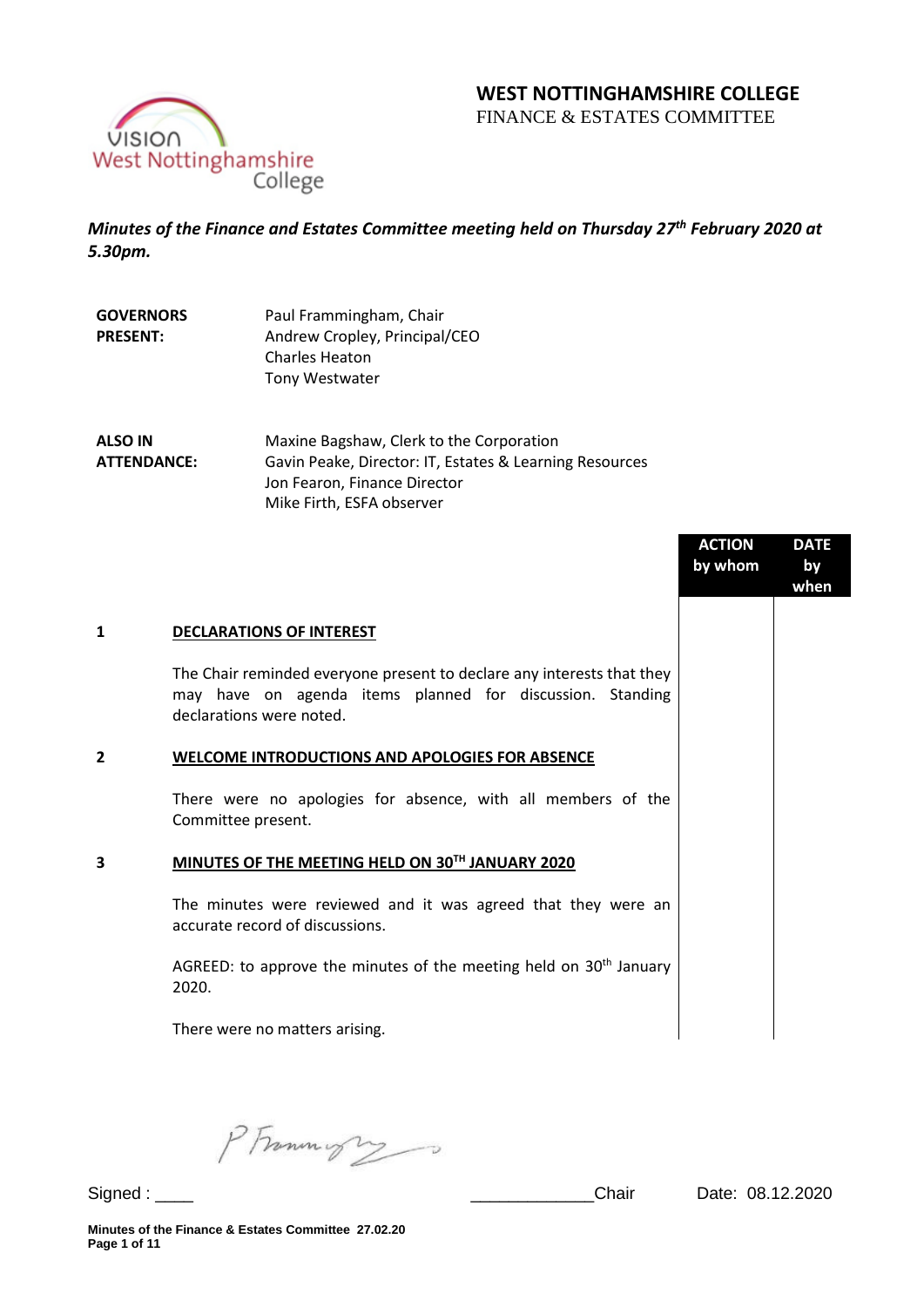#### **4 ACTION PROGRESS REPORT**

The Committee were happy to note the update provided, and a number of lines were particularly discussed:

- Line 4 the Finance Director confirmed that the college is awaiting some final legal advice from the ESFA before the cashflow forecast can be updated. He advised that he was able to make some assumptions on a worst case basis, i.e. repayment in April 2020, and thereafter the position would improve. It was explained that the £1.5 million repayment has been agreed, however the legal point to clarify is in relation to the further £1.8 million. There is a broader matter for the ESFA and Lloyds to agree, as it will not just impact upon WNC. He confirmed that the cashflow forecast has been updated in the 3-year reforecasts and that it is this profile that will be used in the management accounts going forward. All agreed that it was timely to review the cashflow forecast as the college is in a much better position than originally envisaged.
- The Committee received details of the executive direct report structure. It was confirmed that a fairly prudent approach has been taken in terms of the financial authority limits and that the values for this have not changed for approximately nine years.

AGREED: to note the content of the update provided.

#### **5 MONTHLY MANAGEMENT ACCOUNTS – JANUARY 2020**

The Finance Director presented the management accounts and a number of matters were particularly noted/discussed:

- This is the first time that the college is below budget in terms of sessional staff payments. It was explained that vacancies are being filled, which is a positive position.
- The college has taken a de-risking approach to AEB funding. There has been a decline in the level of activity anticipated, therefore, the decision has been made to take out a substantial amount of the 20% profit originally anticipated on subcontracting activity. The Finance Director explained that, at the midpoint of the year, the college is behind profile in terms of subcontracted activity and therefore needs to take a realistic approach. As a consequence, there has been a reduction in some income assumptions.

PFrammight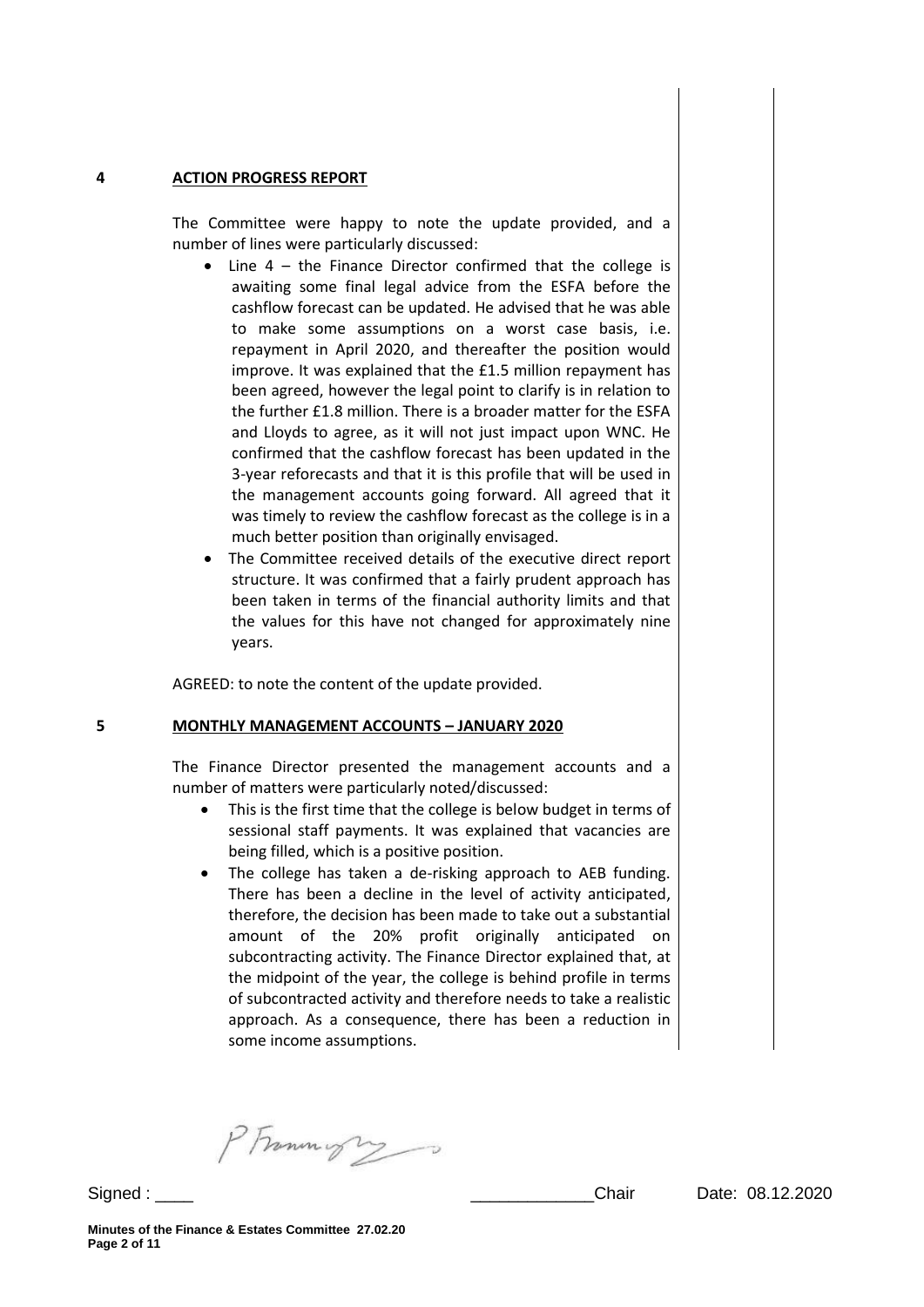|   | The college is proactively managing some subcontractor<br>performance and this has to be carefully considered.                                                                                                                                                                                                                                                                                                                                                                                                                                                                              |                     |              |
|---|---------------------------------------------------------------------------------------------------------------------------------------------------------------------------------------------------------------------------------------------------------------------------------------------------------------------------------------------------------------------------------------------------------------------------------------------------------------------------------------------------------------------------------------------------------------------------------------------|---------------------|--------------|
|   | The Committee reviewed the summary of capital expenditure, which<br>has been added. They questioned the 40 computers purchased at a<br>cost of £67,162, i.e. circa £1,700 each. It was explained that these are<br>high spec PCs that are purchased instead of iMacs, particularly for the<br>media and design curriculum. The Director: IT, Estates and Learning<br>Resources indicated that the college has the capability to upgrade<br>these and gave assurance that, when new computers are purchased,<br>the old ones are recycled and moved around to other areas in the<br>college. |                     |              |
|   | The Finance Director circulated details of the February 2020 pay report<br>and confirmed that the college is on budget this month and, as<br>previously noted, sessional pay is back on target. He confirmed that pay<br>costs are not a concern to the college and the executive team is looking<br>to introduce some overspend, particularly in relation to maths and<br>English.                                                                                                                                                                                                         |                     |              |
|   | The Committee questioned whether the coronavirus is likely to have an<br>impact. The Finance Director confirmed that the college has planned<br>activity and is staffed to provide this. If funding were withdrawn<br>because students were unable to attend, this would be a significant<br>impact in the FE sector and in other areas. It was confirmed that the<br>college is looking at technology solutions so that learners would still be<br>able to access learning, even if unable to attend college premises.                                                                     |                     |              |
|   | A challenge from one member of the Committee was to include<br>student numbers in the management accounts. The Finance Director<br>confirmed that this would be re-introduced for the February 2020<br>management accounts, but explained that the focus this month had<br>been on finalising the new 3-year model.                                                                                                                                                                                                                                                                         | Finance<br>Director | Feb.<br>2020 |
|   | When considering the pay expenditure summary the Committee were<br>assured that this was very well controlled.                                                                                                                                                                                                                                                                                                                                                                                                                                                                              |                     |              |
|   | AGREED: to note the content of the monthly management accounts<br>and pay report provided.                                                                                                                                                                                                                                                                                                                                                                                                                                                                                                  |                     |              |
| 6 | <b>UPDATED 3-YEAR FINANCIAL PLAN</b>                                                                                                                                                                                                                                                                                                                                                                                                                                                                                                                                                        |                     |              |
|   | The Finance Director introduced this item and explained that the<br>original forecast was based on a model of:<br>a) The college<br>b) BKSB                                                                                                                                                                                                                                                                                                                                                                                                                                                 |                     |              |

PFrammigres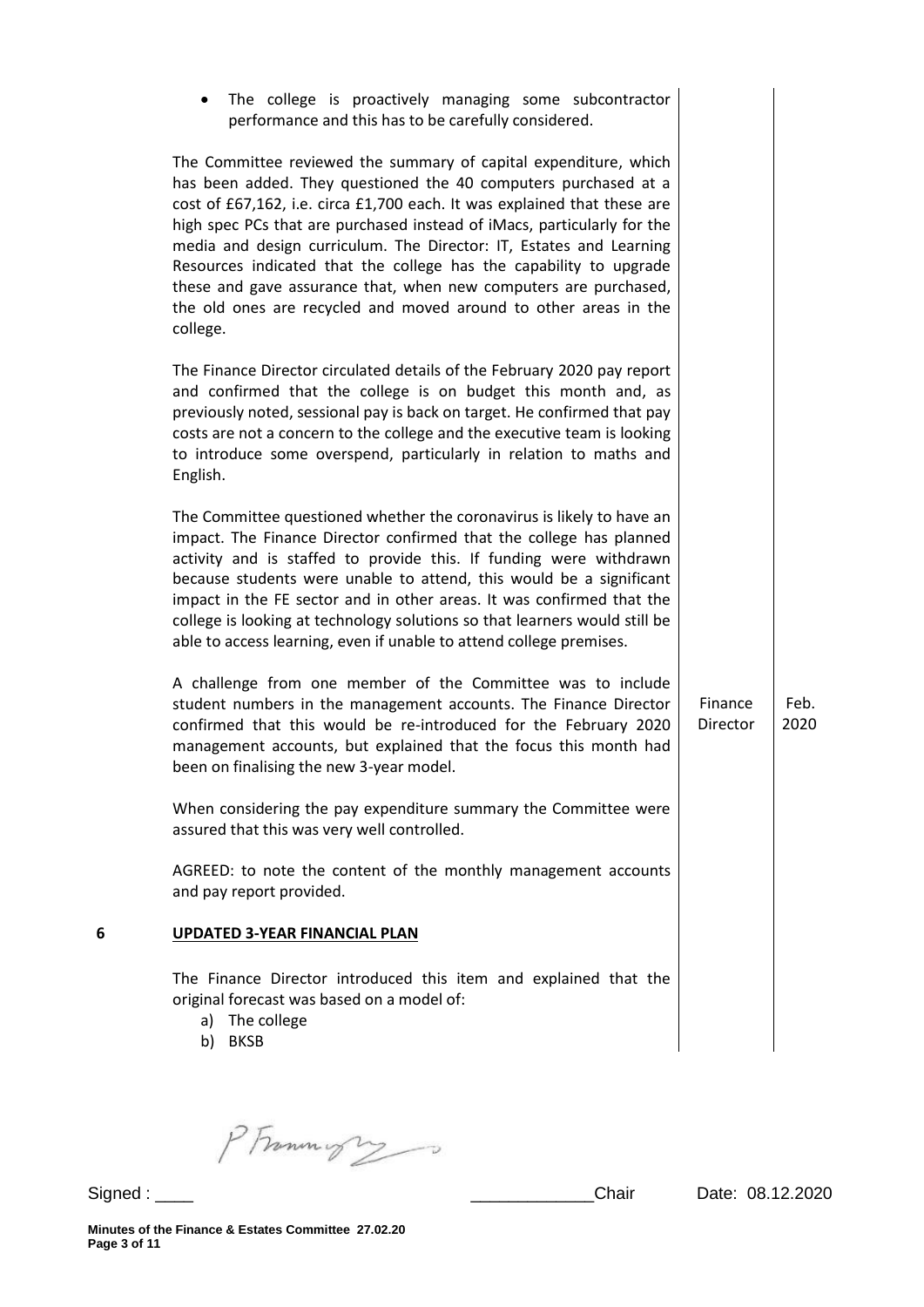c) The consolidated position.

He indicated that, because of the unknowns regarding the sale date, the decision has been taken to include BKSB performance within the reforecast rather than exclude it.

The Committee considered the assumptions and acknowledged that these were reviewed in detail at the last meeting. The Finance Director confirmed that nothing had changed. Key matters noted were:

- The college turnover in 20/21 will be around £30.85 million overall, in line with the level initially budgeted in 19/20. Including BKSB, 20/21 turnover is £3.65 million, which generates group activity of £34.5 million. This should generate a minimum of £2.37 million EBITDA from the college (£2.2 million draft target), which is 7% of turnover. With the inclusion of BKSB, the EBITDA is £4.08 million. He explained that the percentage of turnover figure is a critical measure for the ESFA and that the sector average/target is a minimum of 8%, therefore the college has a little way to go yet.
- The college has enough cash to begin to pay down its debt.

In terms of an overall summary, it was confirmed that the plan shows:

- A better position than envisaged in the original recovery plan
- The college is cash generative
- BKSB stays within the group because there is currently no certainty regarding the sale date
- The college continues to be a sustainable organisation.

A question from the Committee was whether or not there is a target in place for the college to achieve freedom from debt or whether there is a decision to be taken in terms of how much debt is acceptable. The Finance Director confirmed that the college can pay down debt on its own at a rate of £800k per annum. With BKSB retained, this would be at a +£1 million rate. On this basis, it would take the college 10 years to pay off its debt. A challenge from the Committee was that this would not factor in the risk of changes within the sector, therefore needs to be carefully considered.

The Committee considered the financial information in detail. Key matters brought to governors' attention were:

- Total income £35,013 million
- Balance sheet shows a number of options. If BKSB is not sold, there will be no repayment of EFS, but the college will continue to repay Lloyds at a rate of £800k per annum. This option shows that cash is building, but not significantly in this year. March and April each year are the pinch points and the forecasts show, even in these months, that the college will

PFramingry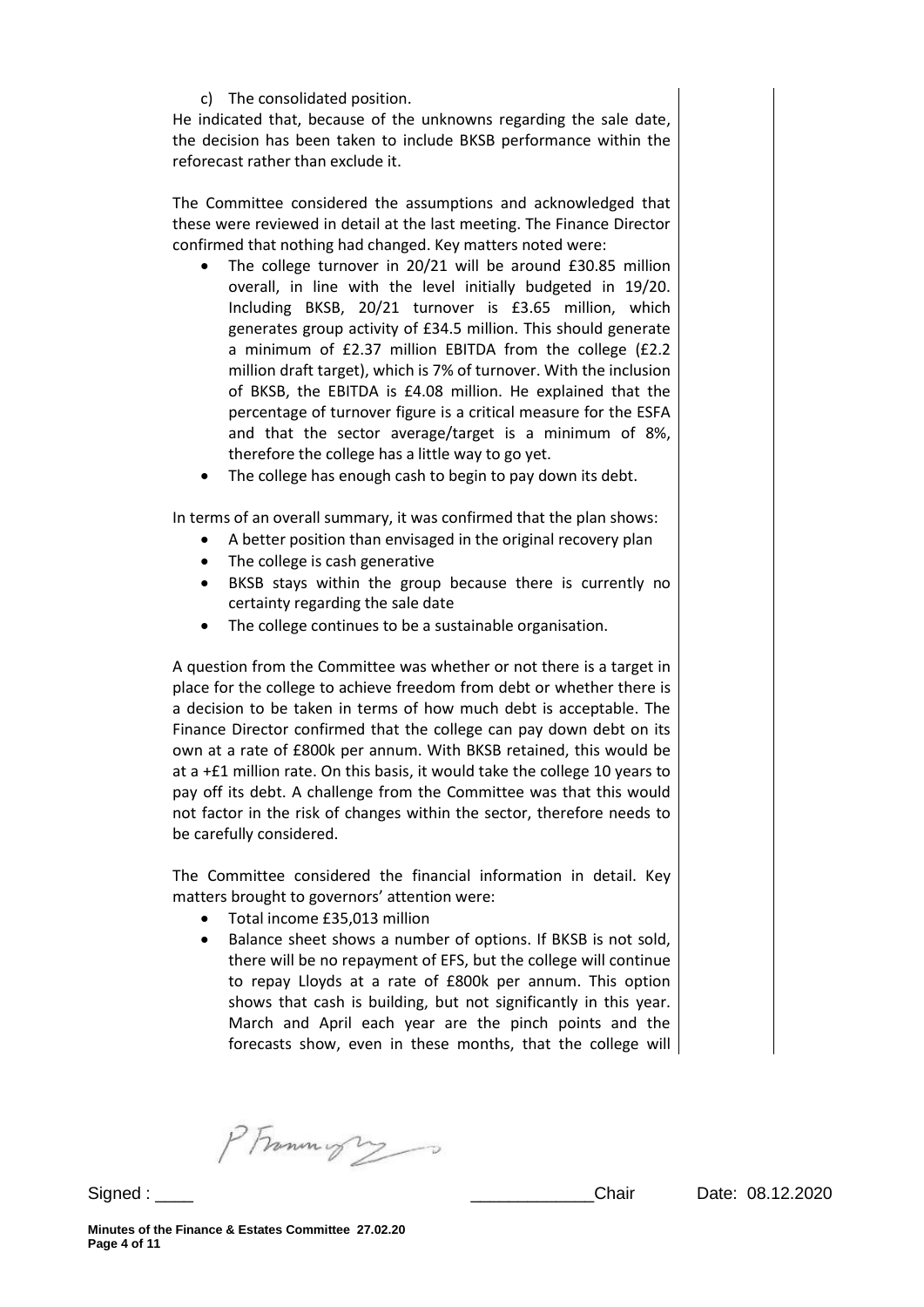maintain a really strong cash position.

- If BKSB is sold in October 2020, the loans will reduce; however, there is potentially still a need to renegotiate the covenants. The sale will mean an annual loss of cash to the college of circa £2.8 million
- If BKSB is sold in April 2021, this will give additional cash to the college for six months; however, at this point, there is no real certainty that the growth strategy can be implemented and evidenced within six months.
- Every six months means an additional £800k cash to the college.
- Throughout all of the forecasts the college maintains a healthy cash position.

The Committee acknowledged that they had been given delegated authority by the Board to agree the final 3-year financial reforecast to be submitted to the ESFA. They were satisfied that the plan presented represents a prudent approach and, on this basis, they were happy to approve for submission.

AGREED: to approve the updated 3-year Financial Plan as presented.

### **7 CURRICULUM PLAN 20/21**

The Finance Director confirmed that the curriculum is undertaking a four stage review. Stage one is complete and the college is now moving into phase two. The focus is:

- Making the position very clear in terms of curriculum intent.
- Redesign with more practical opportunities to learn and less of the 'taught experience'. The aim is, wherever possible, to ensure more work experience. The Committee were advised that the college is close to finalising the A-Level curriculum and that in all other areas staff are working to an April deadline, following which the college will move in to timetabling.

AGREED: to note the content of the update provided.

#### **8 INDICATIVE ALLOCATIONS 20/21**

The Finance Director circulated a report and key matters brought to governors' attention were:

- Level 3 maths is 'new money' to the college: this is an additional resource to support maths and English improvements.
- High value programmes is also a new income line. This is provided to significant qualifications including Engineering,

PFramingry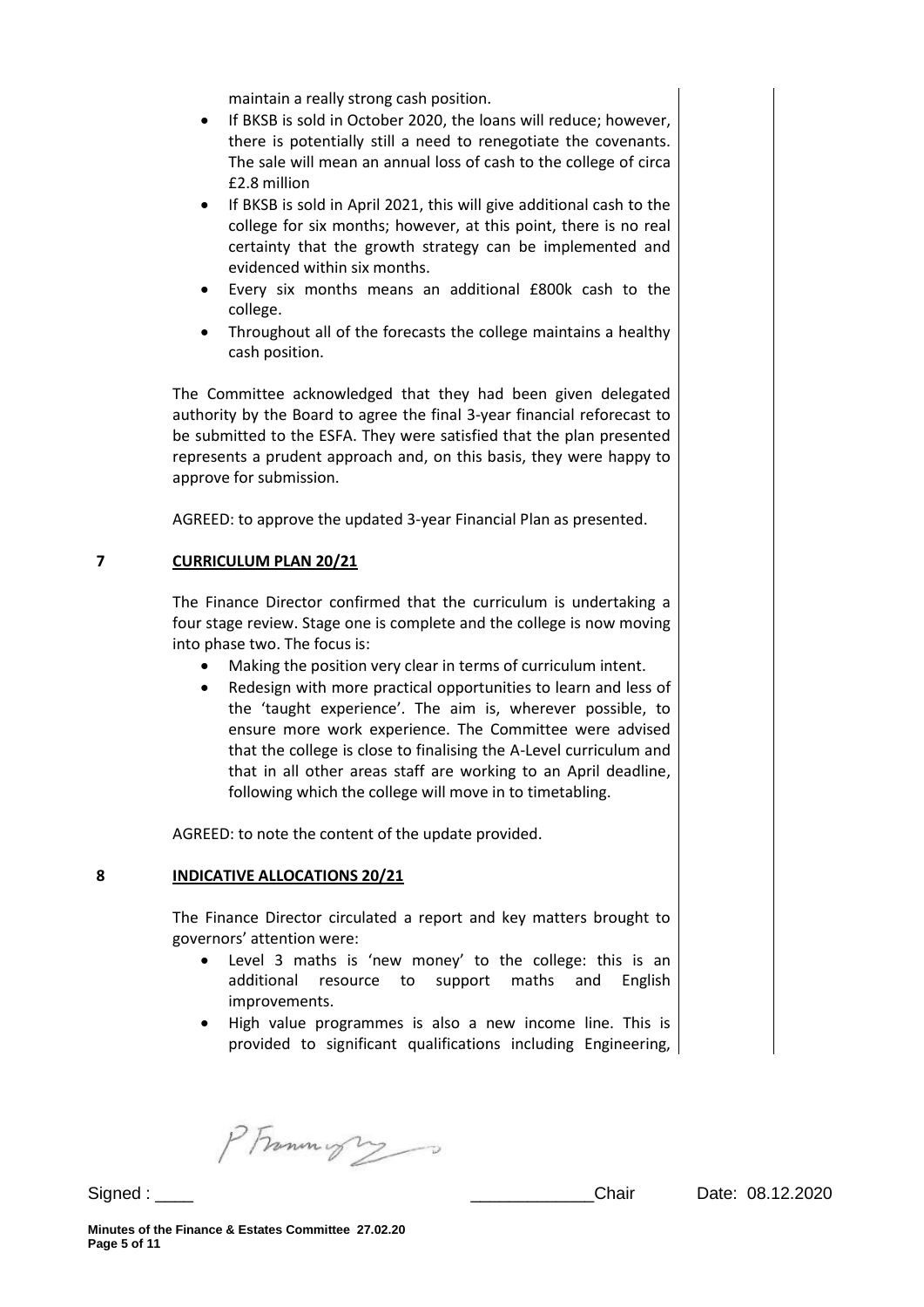Construction, A-Levels etc., they are given a weighting as they are a government priority. It was explained that the government is particularly good at targeting funding and then the sector responds.

- These are the numbers used within the 3-year reforecast position. This is based on a tool kit which calculates numbers at the R04 return and the R06 check.
- Within the forecast, the net increase to the college is £900k as there are some other small funding lines lost elsewhere.

The Finance Director indicated that, at R06, the college has not received notification of any data errors; therefore, it is expected that the full increase in allocation will be confirmed, plus an increase to offset increasing pension costs. He advised that it is anticipated that confirmation of allocations will be received shortly and may even be before the end of the week.

One member of the Committee questioned the difference in numbers provided between agenda item 9 and 7. It was explained that the indicative allocations are driven by the ILR data, whereas the reforecast includes other elements that are not driven by the ILR, for example high needs funding, bursaries, etc.

AGREED: to note the content of the update provided.

## **9 COLLEGE FEE POLICIES 20/21**

The Finance Director introduced the proposed fee policy for 20/21 and, in terms of changes, advised that the college will not be regulated by OfS next year and therefore cannot offer student loans. There are eight continuing learners who will be impacted by this, therefore it is important that the college ensures its HE offer is affordable. It is not expected that the impact will be significant, but the college will need to be flexible regarding monthly payments and direct debits. He confirmed that the college will not be offering credit but, in certain circumstances, will provide for the ability to pay by monthly direct debit. A challenge from the Committee was that any credit policy would need to apply to all provision and not just isolated areas.

The Committee considered the fee policy and it was agreed that reference to LLDD learners would be amended to SEND learners. Finance Director Feb. 2020

The Committee questioned how WNC fees compare to others: it was explained that:

- In relation to adults, the college charges the maximum.
- In relation to apprentices, the college also charges the

PFrommigry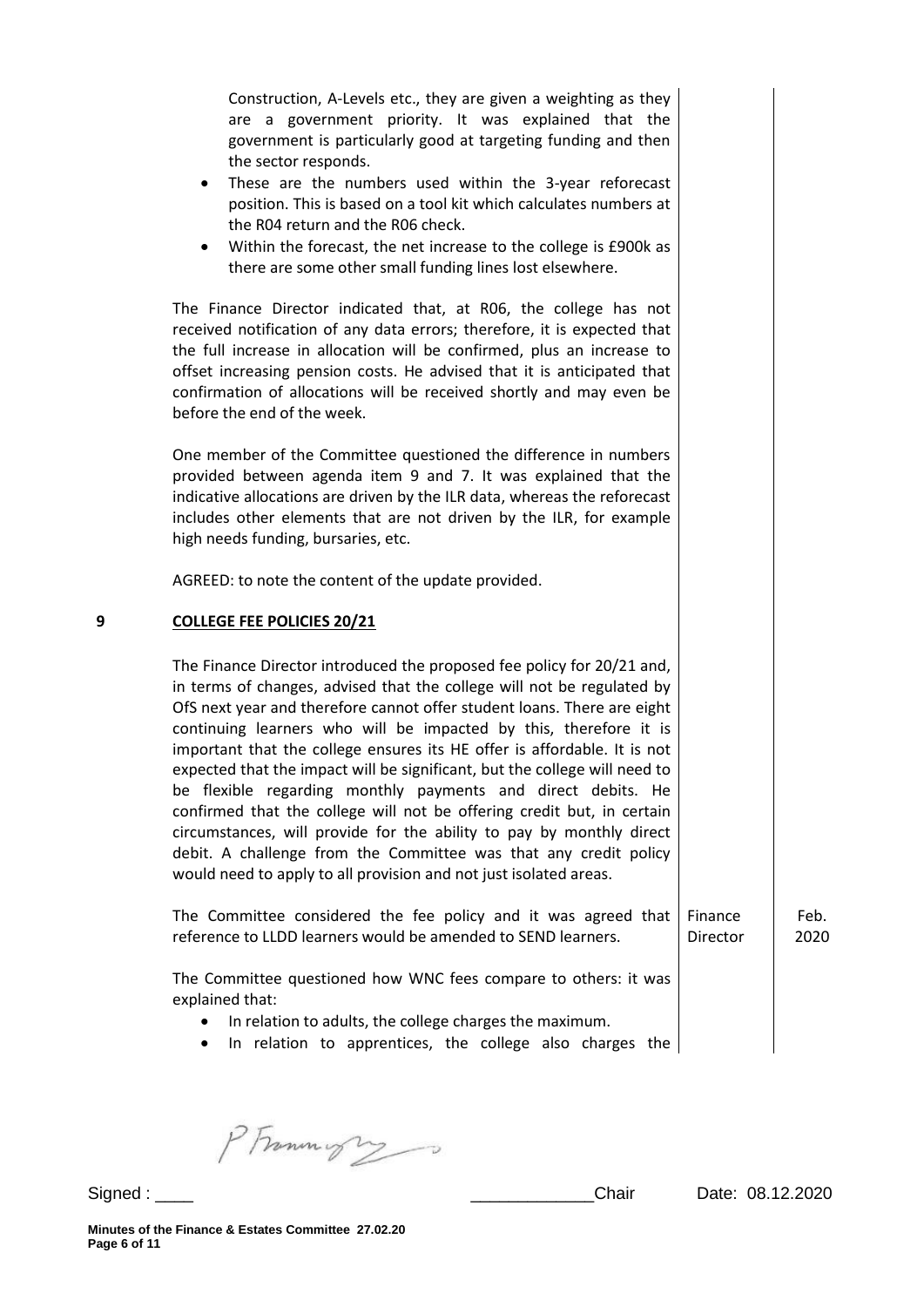|    | maximum, but this does vary based upon prior knowledge,<br>learning, etc.<br>In relation to AEB, the college does not always seek the highest<br>price (for example, if the college is looking to stimulate<br>demand). Assurance was given that commercial contributions<br>for all curriculum areas are considered.                                                                                                                                                                                                                                                                                                                                                           |                     |              |
|----|---------------------------------------------------------------------------------------------------------------------------------------------------------------------------------------------------------------------------------------------------------------------------------------------------------------------------------------------------------------------------------------------------------------------------------------------------------------------------------------------------------------------------------------------------------------------------------------------------------------------------------------------------------------------------------|---------------------|--------------|
|    | Committee questioned whether there were<br>The<br><b>Brexit</b><br>anv<br>implications, specifically for section 12 of the policy. The Finance<br>Director advised that the Government's direction is that in 20/21 all EU<br>students are to be treated as 'home'. Beyond this, they would need to<br>prove the right to remain: once done, they can continue to access<br>education. It was confirmed that in 21/22 the government will<br>undertake a rewrite of the access eligibility criteria.                                                                                                                                                                            |                     |              |
|    | AGREED:<br>a) To note the content of the update provided<br>b) Recommend that the Board approve the college tuition fee<br>policy for 20/21 as presented.                                                                                                                                                                                                                                                                                                                                                                                                                                                                                                                       |                     |              |
|    | In relation to the course fee credit policy, it was agreed that this needs<br>to refer to all provision, both FE and HE.                                                                                                                                                                                                                                                                                                                                                                                                                                                                                                                                                        | Finance<br>Director | Feb.<br>2020 |
| 10 | <b>RISK REPORT</b>                                                                                                                                                                                                                                                                                                                                                                                                                                                                                                                                                                                                                                                              |                     |              |
|    | The Finance Director presented the extracted finance and estates risks<br>and key matters noted were:<br>Line $7$ – the college needs to obtain written confirmation from<br>Lloyds regarding the breach variation/waiver, if required.<br>Line $8$ – this is an increased risk, however, the college receives<br>$\bullet$<br>a positive cash position for every month of delay.<br>Line $32$ – whilst the college has taken some action to recruit, it<br>is taking longer than expected, although the college has made<br>some really good appointments this month.<br>Line $12 -$ is a risk to be removed given that the college will no<br>longer be regulated by the OfS. |                     |              |
|    | The Committee questioned why line 4 continues to be a high risk. It<br>was confirmed that this will be reviewed but remains a risk as the<br>college gets paid throughout the year. The Committee were advised<br>that applications to NTU are now possible through the UCAS system. It<br>is known that some applications have been made, however, the college<br>does not have visibility in relation to this. There is a theoretical risk in<br>terms of the LEP number requirements. The Committee were advised<br>that LEP financial targets are not driven by HE numbers but instead are<br>driven by learners who are engaged in skills. The college believes that it    |                     |              |

PFrammigres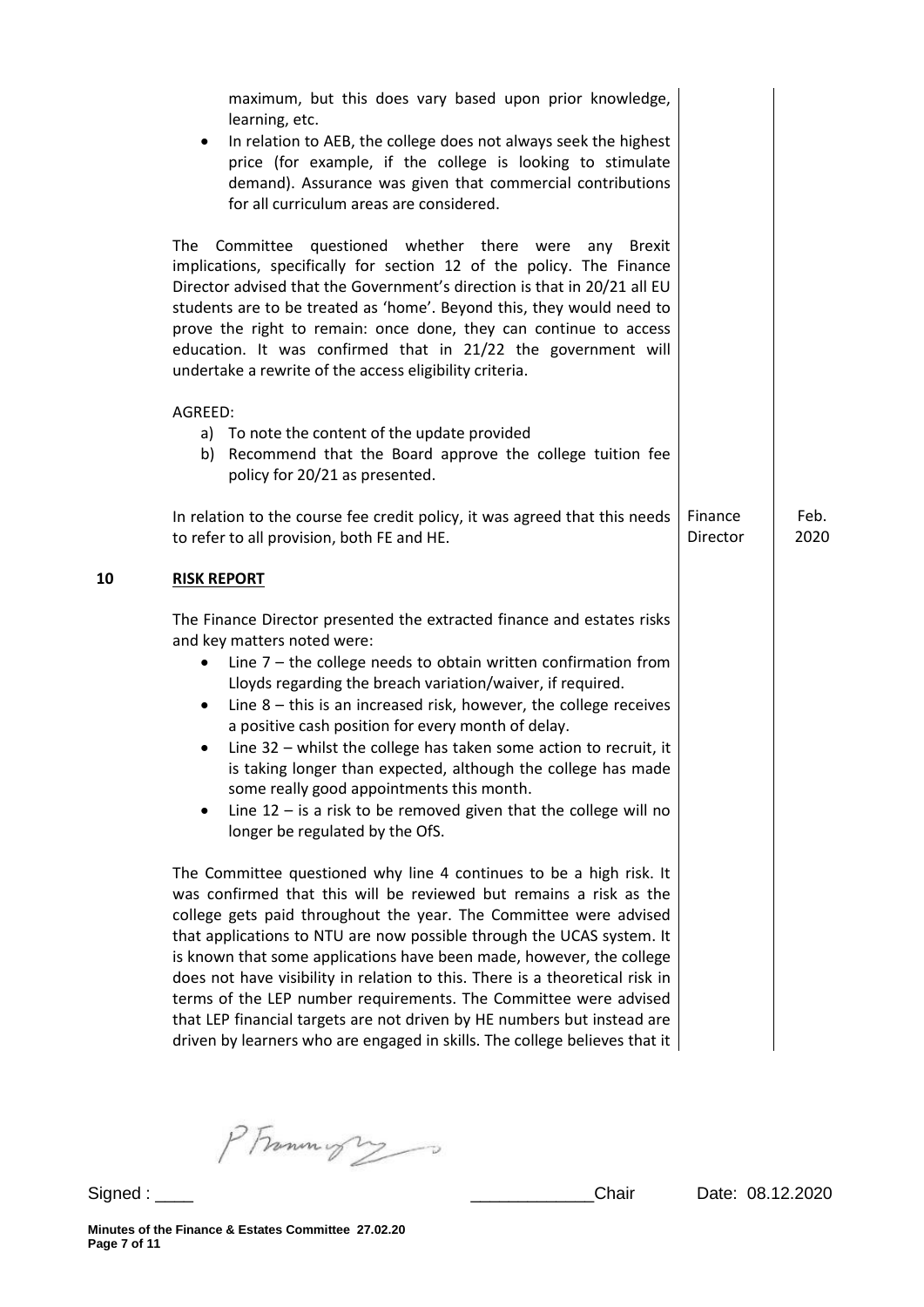can evidence growth in this area. The college has good local apprenticeship growth, both 16-18 and 19+, and there is also growth in terms of 16-18 direct delivery.

AGREED: to note the content of the update provided.

## **11 SUBSIDIARY COMPANY UPDATE**

The Finance Director provided a verbal update and confirmed that both of the Safety Plus companies were subject to striking off applications, and this was concluded on  $31<sup>st</sup>$  December 2019. VWS and Vision Apprentices continue in the liquidation process and both are still within the window for responses. For one company it is believed that the college is the only creditor. In relation to the other, the pension fund has declared a £400k liability. The college has some large liabilities but there is very little money available to pay creditors.

He confirmed that all was progressing in line with college expectations.

AGREED: to note the content of the update provided.

## **12 ESTATES – EXCEPTIONS REPORT**

The Director: IT, Estates and Learning Resources introduced this item and confirmed that it is a progress report following on from the full conditions update provided six months ago. He confirmed that all category 1 recommendations have been actioned. As an overview he confirmed that the college is making good progress.

AGREED: to note the content of the update provided.

#### **13 PROCUREMENT REPORT – TERM 1 ACTIVITY**

The Finance Director provided a verbal update and confirmed that the only significant procurement activity undertaken this academic year was in relation to the gas and electricity supply. He confirmed that there were no other major planned procurement exercises anticipated. The next one will be the bus contract, however, this still has a further 12 months to run.

The Principal indicated that the college is contemplating submitting a bid to the LEP regarding development of the automation and robotics programme, with a project plan being developed for circa £500k. It was confirmed that it is likely to be on the basis of a single source strategy/supplier. All agreed that the Board would need to be comfortable with this and the committee were alerted to the fact that

PFrommys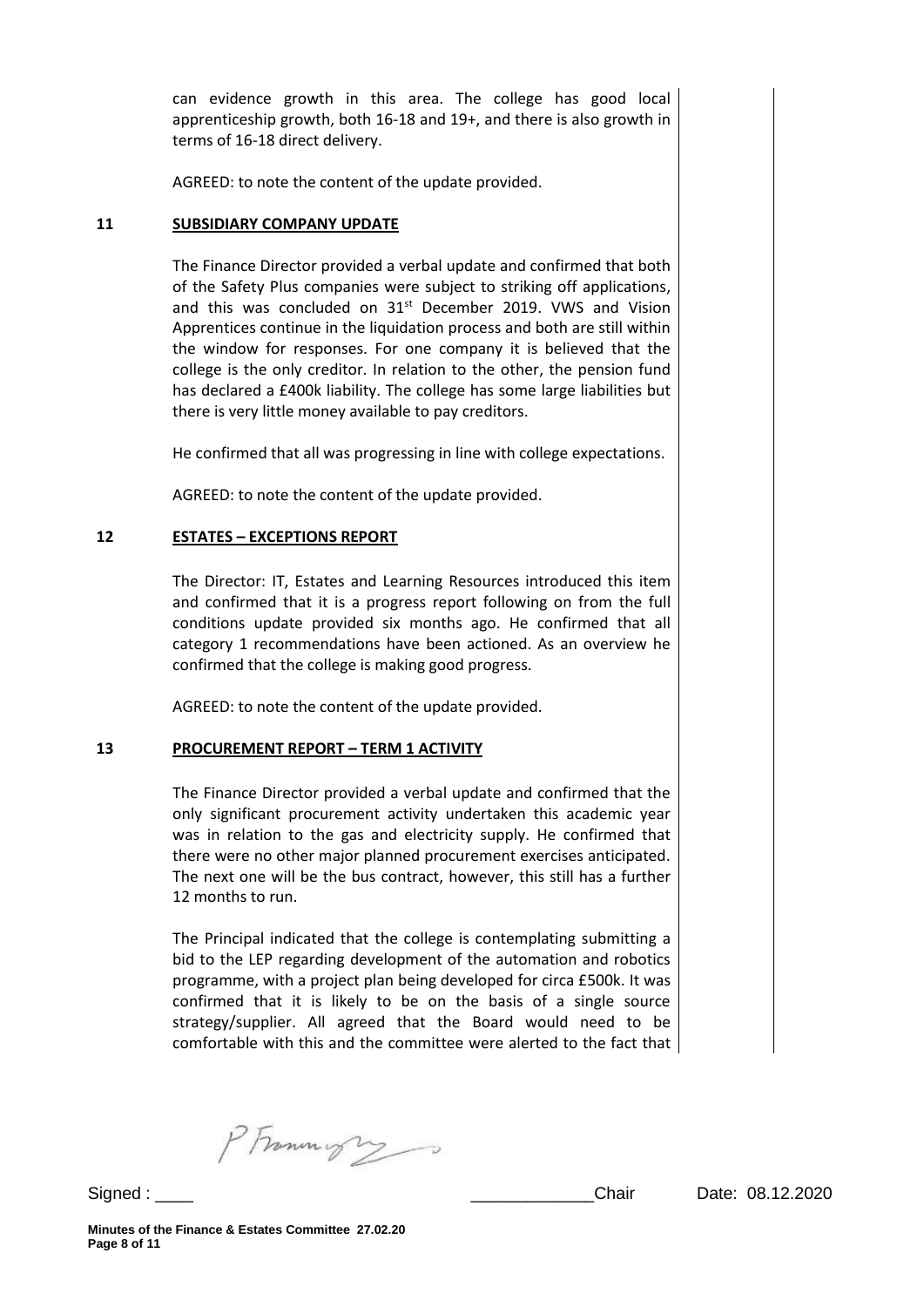a decision would be needed quickly if the bid is successful. The Principal advised that match funding from the college would be 25%.

AGREED: to note the content of the update provided.

### **14 PENSION – IMPACT OF TRIANNUAL REVALUATION**

The Finance Director introduced this item and key matters noted were:

- Nottinghamshire County Council carries out a 3-yearly review of the LGPS pension scheme to identify the level of funding to be provided by each employer. There has been an improvement in the level of funding due to strong capital growth, however, future costs are rising due to the current forecast of a poor return on investment.
- The latest triannual valuation of the fund has been carried out as at 31<sup>st</sup> March 2019, and the initial draft results are
	- a) Total liabilities £5,820 million
	- b) Assets £5,415 million
	- c) Deficit £405 million
	- d) Funding level 93%
- This represents an improvement in the funding level from 87% at the 2016 valuation.
- The main purpose of the valuation is to set employer contributions for the following three years, and the college's indicative rates are:
	- a) Current (19/20) 13.6% circa £96k
	- b) 20/21 17.2% circa £117k
	- c) 21/22 17.2% circa £121k
	- d) 22/23 17.2% circa £126k

He confirmed that the view of the pension fund is that BKSB is a college responsibility, therefore, there is just one fund. He indicated that he was in dialogue with MAZARS in terms of the treatment of the pension deficit, i.e. that the numbers belong to the college and therefore should come out of the BKSB accounts. He confirmed that, if agreed, this would simplify the sale and would allow an extra £1 million per year Gift Aid to the college, as this amount would not need to be retained by BKSB to offset the pension liability in the accounts.

It was confirmed that VBSS staff do not have access to LGPS and this therefore mitigates the position for the college.

The impact to the college of the triannual valuation is increased contributions to £185k per annum, with approximately £60k additional costs in 19/20. He confirmed that this is reflected in the new 3 year forecast and midyear forecast.

PFrommigry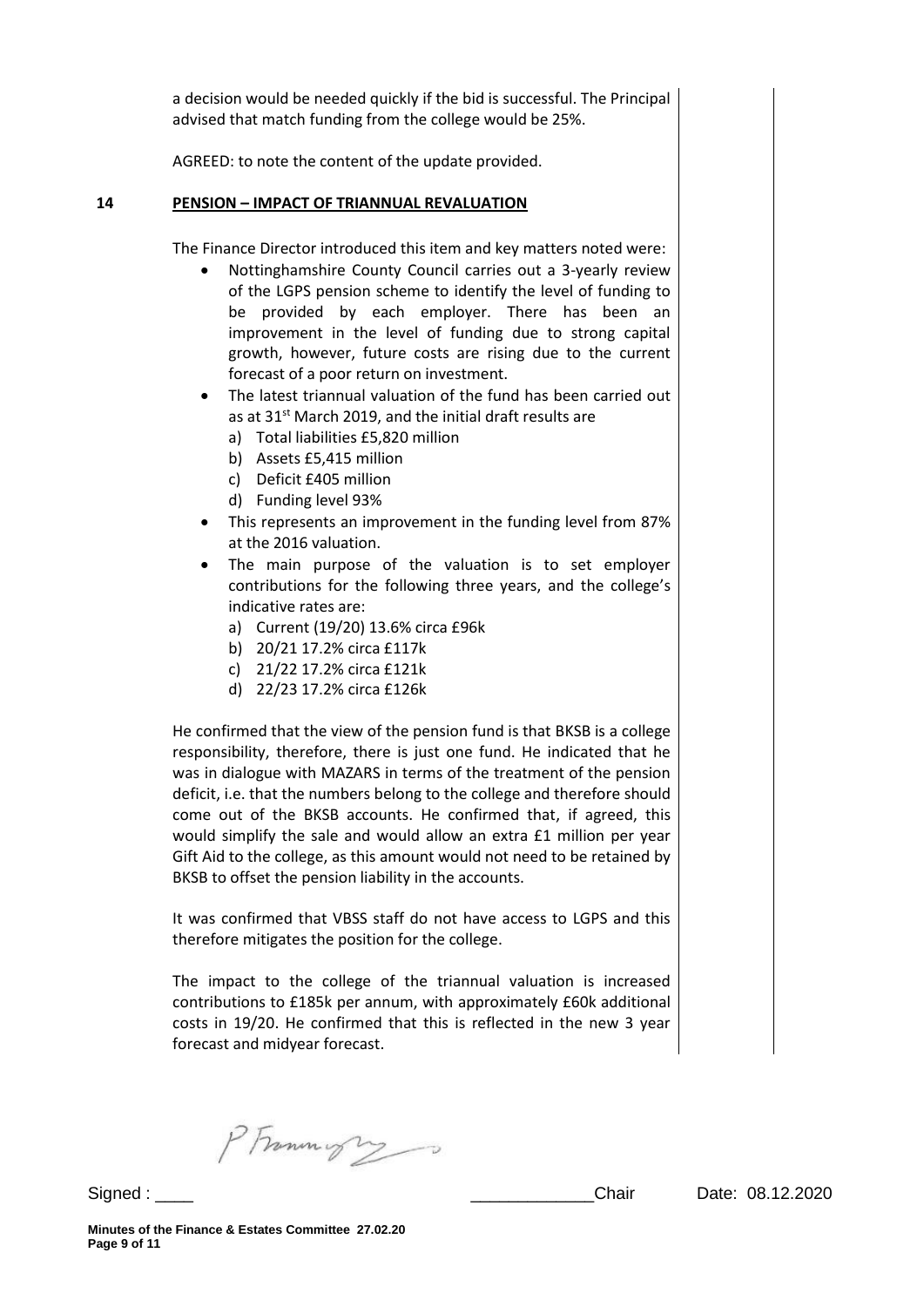AGREED: to note the content of the update provided.

## **15 AOB**

As a matter of additional business the Finance Director confirmed that the college has been approached by a local training provider with a request to take over their business. This is on the basis of a transfer rather than a buyout.

He indicated that the offer needs careful consideration and that the attraction would be that the training provider was graded Ofsted good in 2017 and it would provide a UPIN, and through this we could use VBSS as a provider. He confirmed that there would be a value to the transfer in terms of anticipated learner revenue over the next 18 months.

In terms of why the college would consider this offer, he explained that the college's apprenticeship data is poor and will be turbulent for the next two years. If the college can transfer its apprentices into an alternative UPIN then it would help to give a fresh start to the data. The proposal would also allow the college to integrate with six or seven key levy clients.

The risks to the college are the transferred employee costs but not the pension, as staff are not in LGPS. It is felt that this would open up other opportunities and would represent good integration with current clients, particularly in relation to distribution.

He confirmed that the proposal was subject to detailed due diligence and that the college would need to carefully assess both financial and quality aspects. He reiterated that this is not a business sale and that it is more a matter of the owner wishing to close the company.

The Committee, whilst feeling that there was further merit in exploring the possibility, did challenge that a lot more information would be required, particularly in terms of the identification of the route and potential risks, particularly in terms of creditors.

The Committee challenged in terms of the strategic alignment of the proposal and indicated that the Board would need to be sure it is not taking away from its strategy, i.e. local versus national. The Principal indicated that there may be a transition period where the college

PFrammight